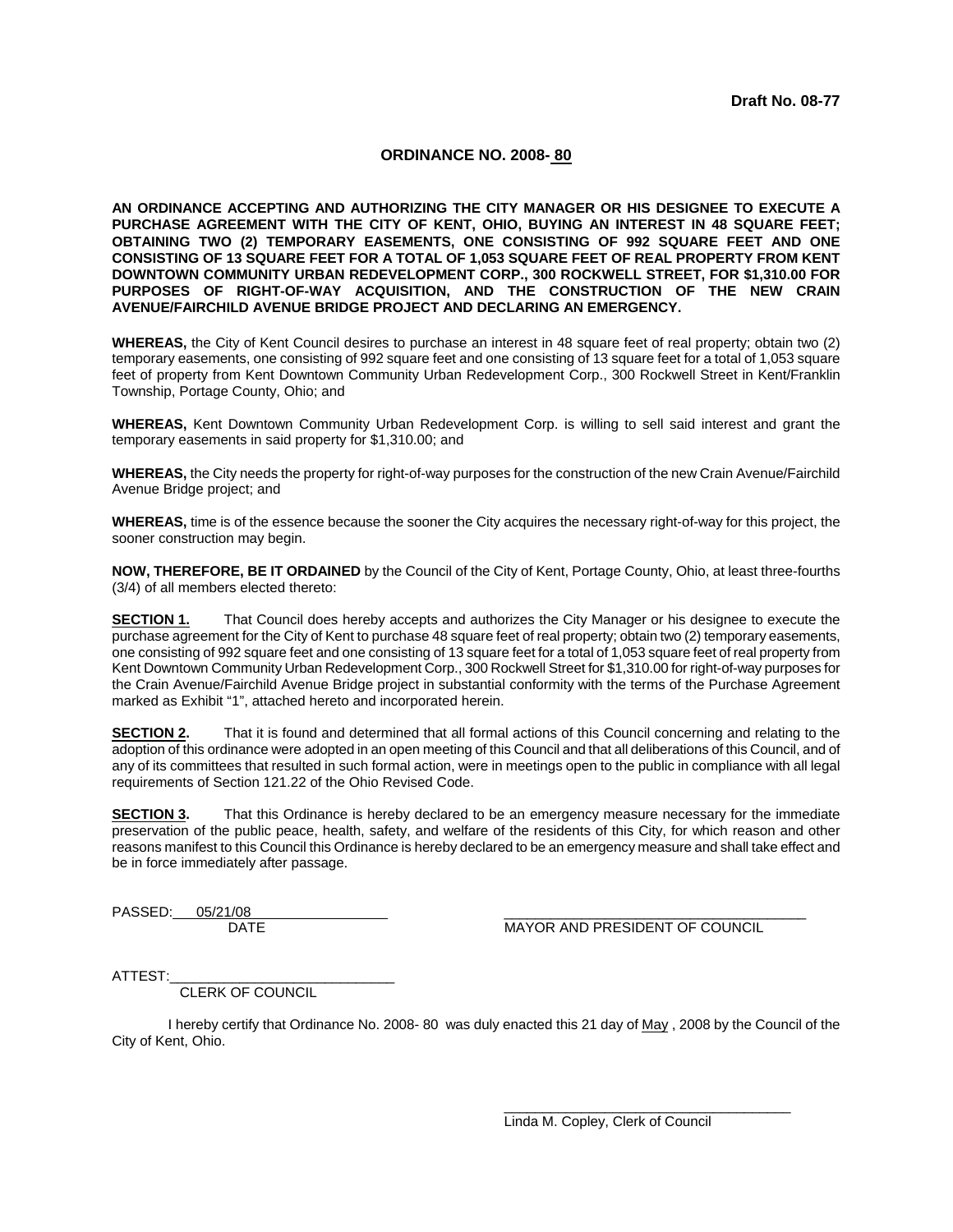# **CONTRACT FOR SALE AND PURCHASE OF REAL PROPERTY** WITHOUT BUILDING(S)

PARCEL(S): 20 WDV, T-1, T-2 POR-Crain Avenue

This Agreement is by and between the City of Kent ["Purchaser"] and Kent Downtown Community Urban Redevelopment Corporation ["Seller"; "Seller" includes all of the foregoing named persons or entities]. Purchaser and Seller are referred to collectively in this Agreement as "Parties."

In consideration of the mutual promises, agreements and covenants herein contained the Parties contract as follows:

#### 1. **Price and Consideration**

Purchaser shall pay to Seller the sum of \$1,310.00, which sum shall constitute the entire amount of compensation due Seller for: (a) the real property to be conveyed including all fixtures; (b) any and all damages to any residual lands of Seller; (c) Seller's covenants set forth herein; (d) any and all supplemental instruments reasonably necessary to transfer the title of the subject property: and (e) other items.

Seller shall be exclusively responsible for all delinquent taxes and assessments, including penalties and interest, and for all other real estate taxes and assessments that are a lien as of the date on which this Agreement closes. The taxes and assessments for the current calendar year shall be prorated on an estimated basis to the date of acquisition of title or date of possession, whichever is earlier in time. Seller shall be responsible for any and all future installments of any special assessments levied and assessed against the real property, whether or not any such special assessment has been certified to the county auditor for collection, provided that such installments of special assessments shall be a lien on the subject real property as of the date of transfer of title. Purchaser may withhold in escrow a sufficient amount of the purchase money to satisfy the foregoing items to be paid by Seller; any balance remaining after such taxes, assessments, etc., are discharged shall be paid to Seller and any deficiency shall be the responsibility of Seller.

#### $2.$ **Estate Sold and Deed to Transfer**

Seller, upon fulfillment of all the obligations and terms of this Agreement, shall sell and convey to Purchaser, its successors and assigns, the property which is more particularly described in Exhibit A attached hereto and by this reference incorporated herein, together with all improvements now located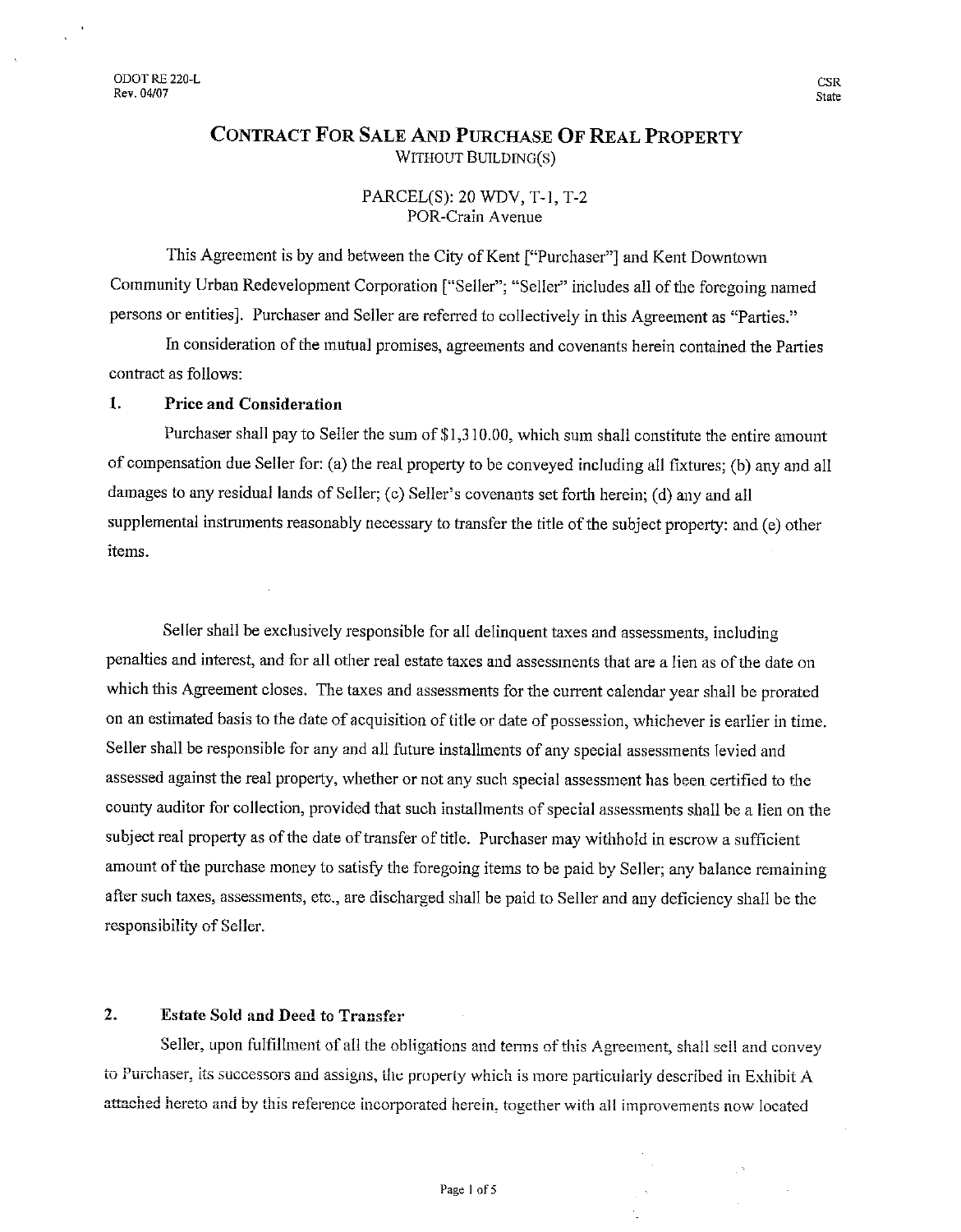thereon and all fixtures of every nature now attached to or used with said land and improvements including, but not limited to, driveways, signs, utility fixtures, shrubbery and trees.

If the rights, titles and estates described in Exhibit A constitute the fee simple in, to and of the real property, then such sale and conveyance by Seller shall be by a good and sufficient general warranty deed with, if applicable, full release of dower. In the event the rights, titles, and estates described in Exhibit A constitute something less than the fee simple of the real property, then such sale and conveyance by Seller shall be by a good and sufficient deed or other instrument regularly and ordinarily used to transfer such lesser rights, titles and estates with, if applicable, full release of dower.

#### 3. Limited Access Parcels - Waiver of Abutters' Rights

If the property described in Exhibit A is designated by Purchaser as a limited access parcel, then Seller further agrees to release to Purchaser, its successors and assigns, any and all abutters' rights, including access rights, appurtenant to any remaining lands of Seller (from which the property described in Exhibit A is being severed) in, over, on, from and to the property described in Exhibit A.

#### $\boldsymbol{4}$ . **Supplemental Instruments**

Seller agrees to execute any and all supplemental instruments or documents necessary to yest Purchaser with the rights, titles and interests described in Exhibit A.

#### 5. **Warranty of Title**

Seller shall, and hereby does, warrant that the property described in Exhibit A is free and clear from all liens and encumbrances whatsoever, except: (a) easements, restrictions, conditions and covenants of record; (b) all legal highways; (c) zoning and building laws, ordinances, rules and regulations; and (d) any and all taxes and assessments not yet due and payable.

#### 6. **Elimination of Others' Interests**

Seller shall assist, in whatever manner reasonably possible under the circumstances, to procure and deliver to Purchaser releases and cancellations of any and all other rights, titles and interests in the property described in Exhibit A, such as, but not limited to, those belonging to tenants, lessees, mortgagees or others now in possession or otherwise occupying the subject premises, and all assessment claims against said property.

#### 7. No Change in Character of Property

Seller shall not change the existing character of the land or alter, remove, destroy or change any improvement located on the property described in Exhibit A. If, prior to the date on which possession of the subject property is surrendered to Purchaser, the subject property suffers any damage, change, alteration or destruction then, and without regard to the cause thereof, Seller shall restore the subject property to the condition it was in at the time Seller executed this Agreement; in the alternative, Seller may agree to accept the abovementioned purchase price less the costs associated with such restoration. If the Seller refuses to either restore the premises or accept the decreased consideration as aforementioned,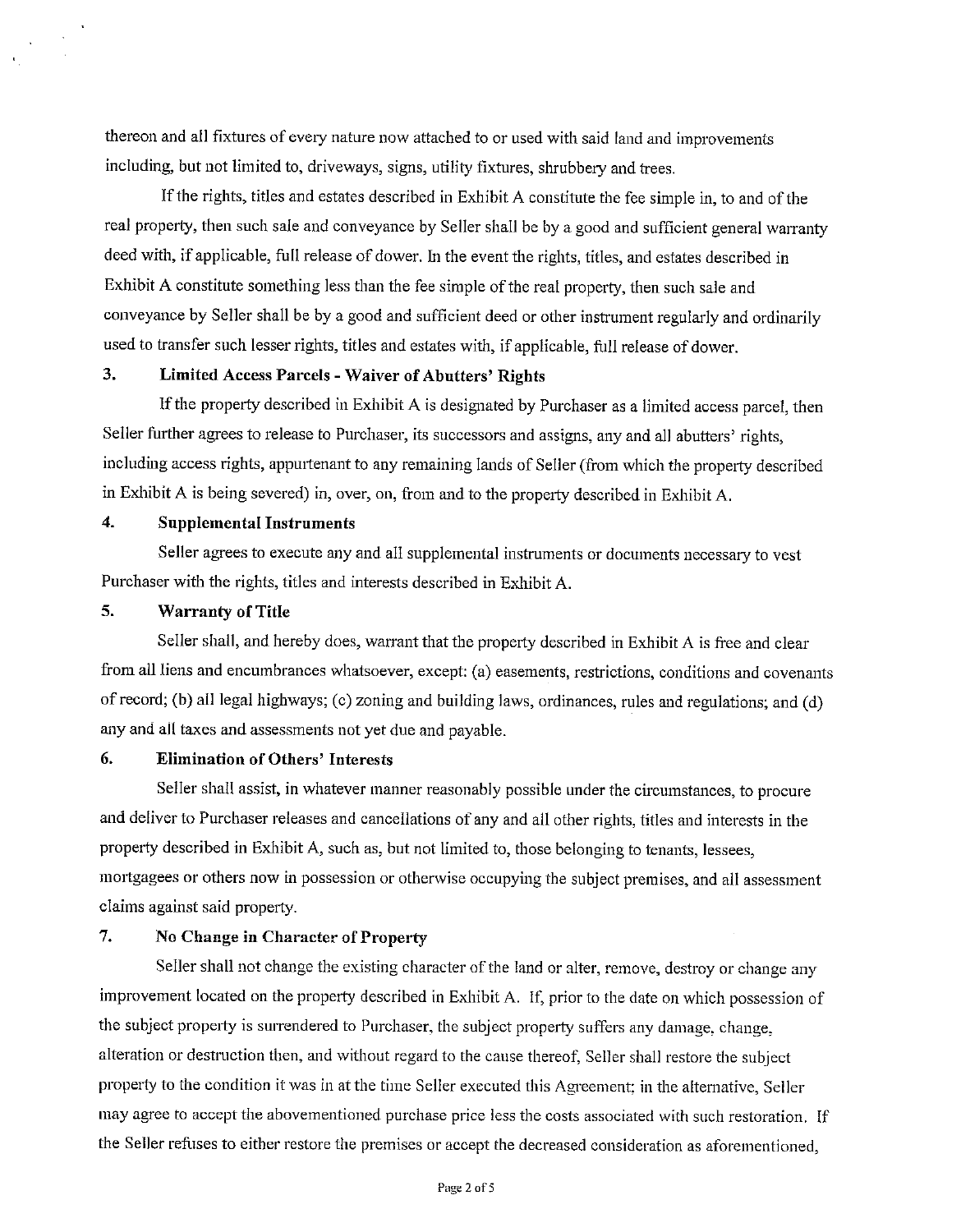then Purchaser, at its option after discovery or notification of such damage, change, alteration or destruction, may terminate and cancel this Agreement upon written notice to Seller.

#### 8. **Offer to Sell**

 $\sim$  $\mathbf{u}$ 

> If Seller executes this Agreement prior to Purchaser, then this Agreement shall constitute and be an Offer to Sell by Seller that shall remain open for acceptance by Purchaser for a period of 20 days immediately subsequent to the date on which Seller delivers such executed Agreement to Purchaser. Upon Purchaser's acceptance and execution of this Agreement within said period of 20 days, this Agreement shall constitute and be a valid Contract For Sale And Purchase Of Real Property that is binding upon the Parties.

#### 9. **Designation of Escrow Agent**

Seller agrees that Purchaser may designate an escrow agent to act on behalf of the Parties in connection with the consummation and closing of this Agreement.

#### $10.$ **Closing Date**

The consummation and closing of this Agreement shall occur at such time and place as the Parties may agree, but no later than 10 days after Purchaser notifies Seller in writing that Purchaser is ready to consummate and close this Agreement. Provided, however, in no event shall such consummation and closing occur more than 120 days after the last date on which one of the Parties executes this Agreement.

#### 11. Physical Possession of Land and Improvements

Seller shall surrender physical possession of the land and improvements to Purchaser not later than the date on which Purchaser tenders the purchase price to Seller.

#### $12.$ Control of Property Occupied by Seller's Tenant(s)

Control of property occupied by Seller's tenant(s) shall be assumed by Purchaser on the date Purchaser tenders the purchase price to Seller. From that date forward, Purchaser shall be entitled to collect and retain as its own funds any and all rental payments thereafter made by such tenant(s). If any rents due under the lease(s) with Seller have been prepaid by Seller's tenant(s), then said prepaid rents shall be prorated to the date on which the purchase price is tendered by Purchaser, and said prepaid rents shall be paid to Seller and Purchaser in accordance with such proration.

#### 13. **Binding Agreement**

Any and all of the terms, conditions and provisions of this Agreement shall be binding upon and shall inure to the benefit of Seller and Purchaser and their respective heirs, executors, administrators, successors and assigns.

#### $14.$ **Multiple Originals**

This Agreement may be executed in two or more counterparts, each of which will be deemed an original, but all of which together shall constitute but one and the same instrument.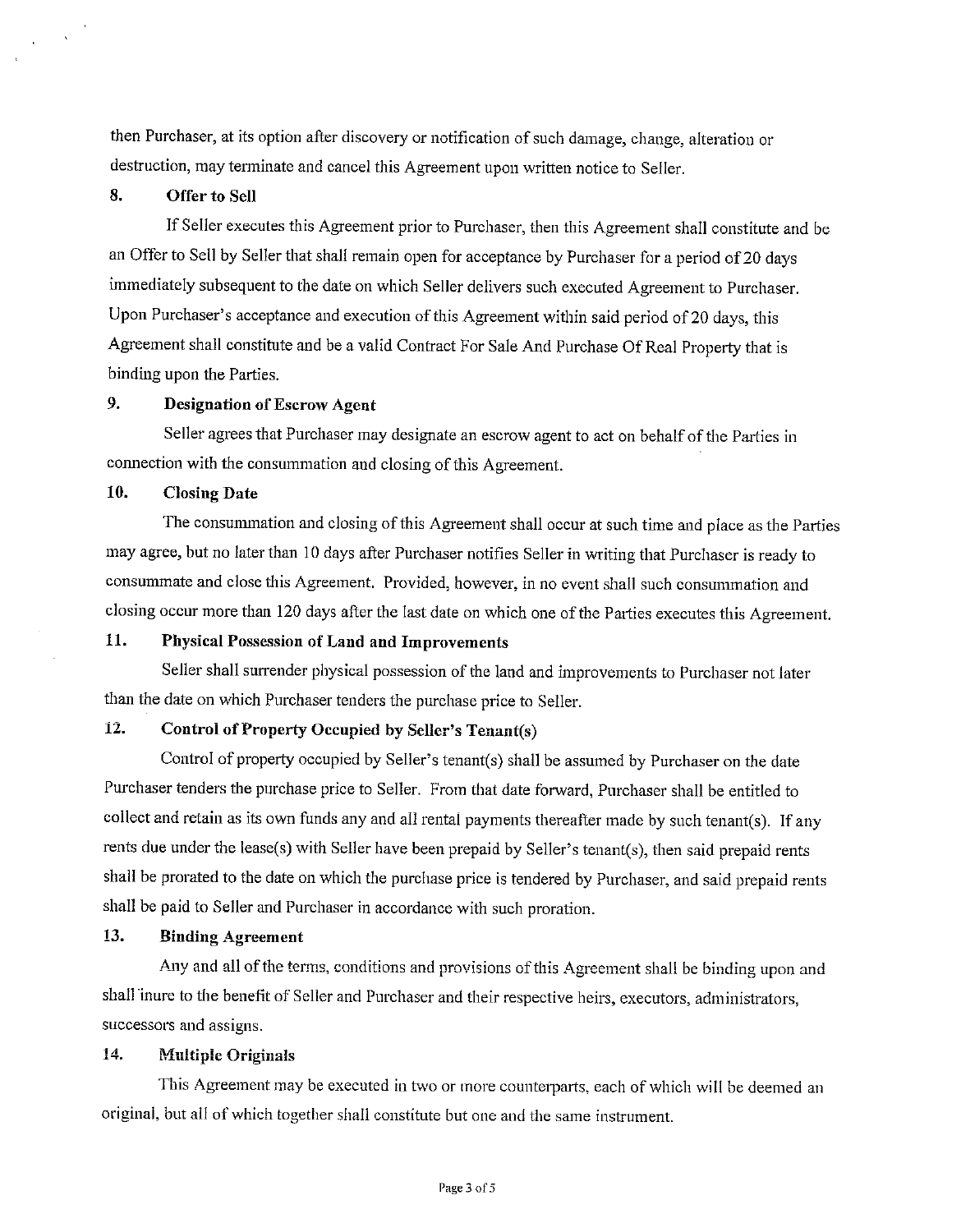#### 15. **Entire Agreement**

 $\sim$   $\sim$  $\Delta \phi$ 

 $\bar{\mathcal{A}}$ 

This instrument contains the entire agreement between the Parties, and it is expressly understood and agreed that no promises, provisions, terms, warranties, conditions or obligations whatsoever, either express or implied, other than herein set forth, shall be binding upon either Seller or Purchaser.

#### 16. **Amendments and Modifications**

No amendment or modification of this Agreement shall be valid or binding upon the Parties unless it is made in writing, cites this Agreement and is signed by Seller and Purchaser.

IN WITNESS WHEREOF, the parties hereto, namely the State of Ohio, Department of Transportation and Kent Downtown Community Urban Redevelopment Corporation have executed this Agreement on the date(s) indicated immediately below their respective signatures.

÷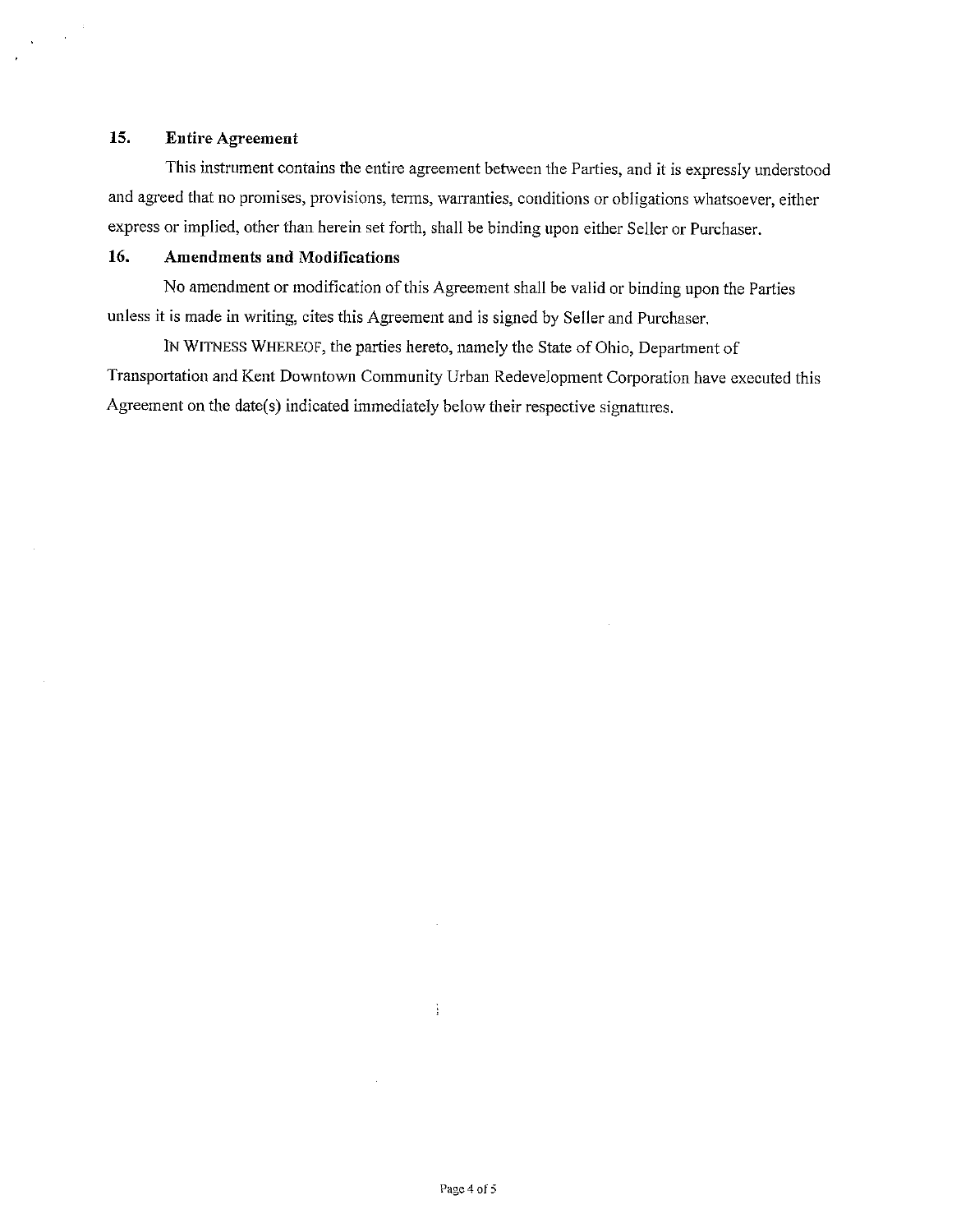Corporations & LLC ACK for Contracts

KENT DOWNTOWN COMMUNITY URBAN REDEVELOPMENT CORPORATION

 $By: HOWARD BoyLE$ يستصيب Date: Manch 14, 2008

STATE OF OHIO, COUNTY OF PORTAGE ss:

BE IT REMEMBERED, that on the  $14th$  day of Manch , 200, before me the subscriber, a Notary Public in and for said state and county, personally came the above named HOWARD BOYLE, who acknowledged being the  $pl$ Using  $m \sim$  and duly authorized agent of Kent Downtown COMMUNITY

URBAN REDEVELOPMENT Corporation, and who signed or

acknowledged the signing of the foregoing instrument to be the voluntary act and deed of said entity.

IN TESTIMONY WHEREOF, I have hereunto subscribed my name and affixed my official seal on the day and year last aforesaid.

Uneall figure

My Commission expires:

RE 247-C Rev. 05/07

 $\ddot{\phantom{a}}$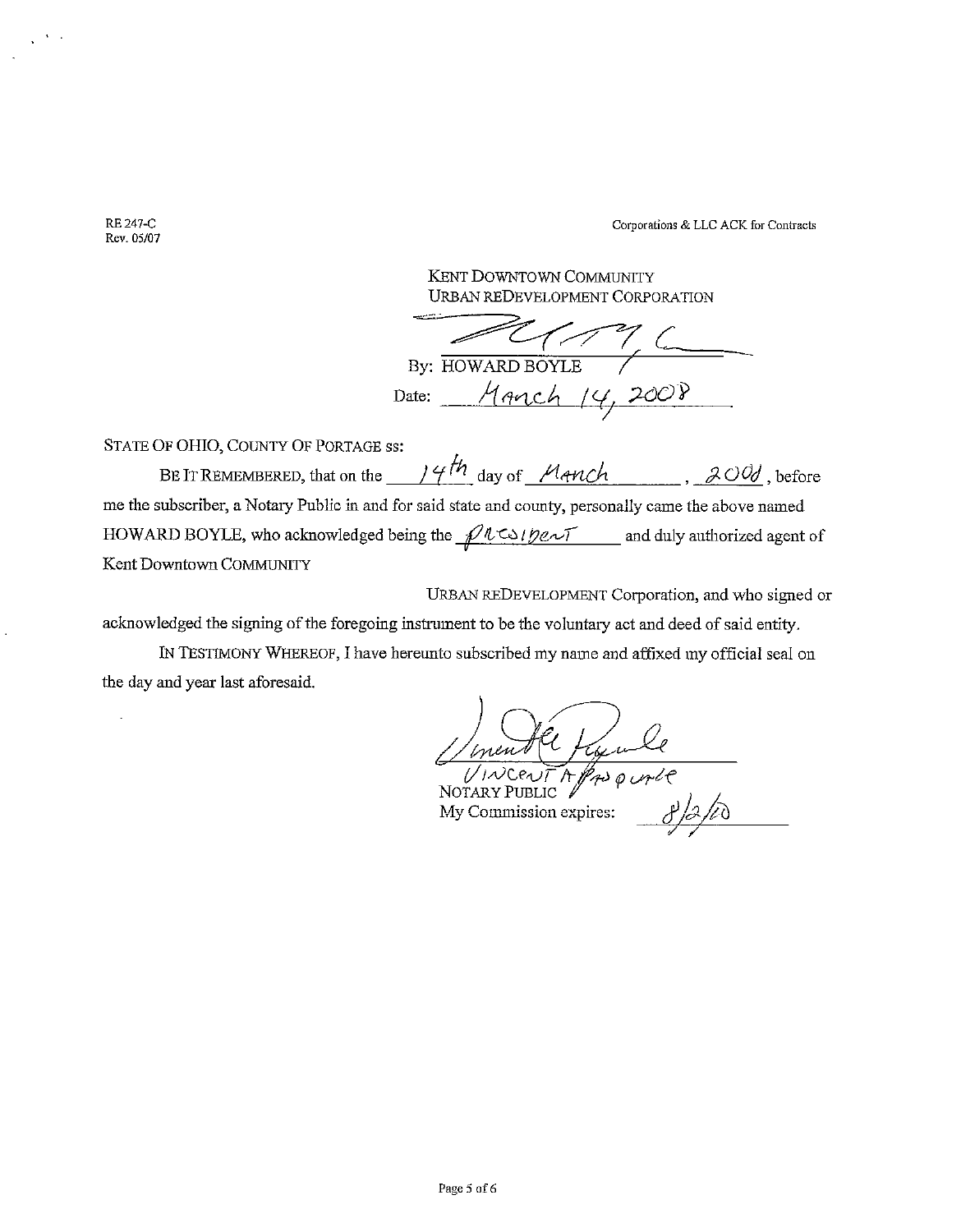City Of Kent

Jim Bowling

Date:

Jim Bowling By: Deputy Service Director

STATE OF OHIO, COUNTY OF Portage ss:

 $\mathbf{A}=\mathbf{A}$ 

before me the subscriber, a Notary Public in and for said state and county, personally came the above named Jim Bowling, the duly authorized representative of the City of Kent, Engineering Division, who signed or acknowledged the signing of the foregoing instrument to be the voluntary act and deed of the City of Kent, Engineering Division.

IN TESTIMONY WHEREOF, I have hereunto subscribed my name and affixed my official seal on the day and year last aforesaid.

> NOTARY PUBLIC My Commission expires: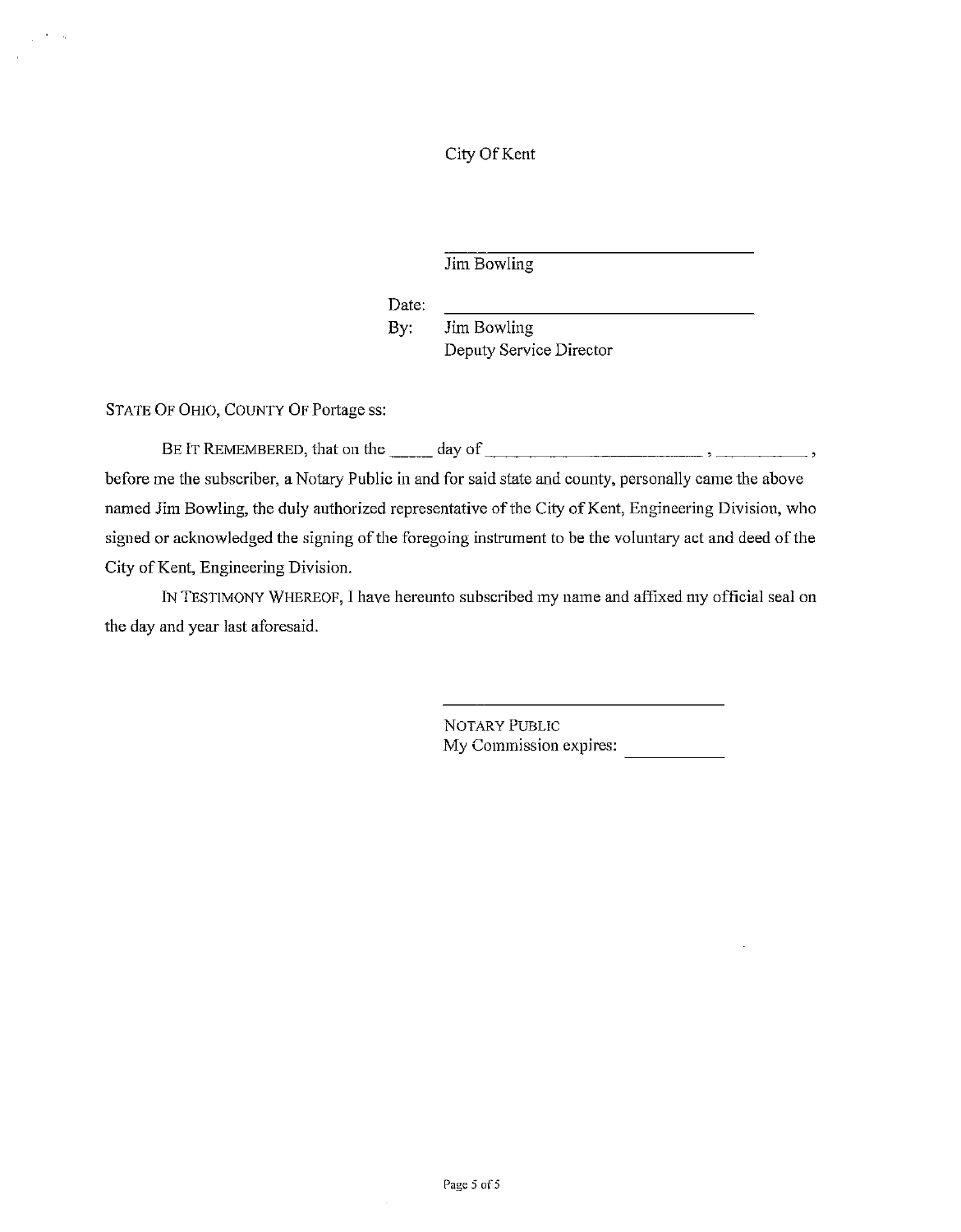$PTD$ 

PARCEL

CTY-RTE-SEC Version Date

## PARCEL 20-WDV POR-CRAIN AVENUE ALL RIGHT, TITLE AND INTEREST IN FEE SIMPLE IN THE FOLLOWING DESCRIBED PROPERTY WITHOUT LIMITATION OF EXISTING ACCESS RIGHTS IN THE NAME AND FOR THE USE OF THE CITY OF KENT, PORTAGE COUNTY, OHIO

Grantor/Owner, for himself and his heirs, executors, administrators, successors and assigns, reserves all existing rights of ingress and egress to and from any residual area (as used herein, the expression "Grantor/Owner" includes the plural, and words in the masculine include the feminine or neuter).

### [Surveyor's description of the premises follows]

Situated in the City of Kent, County of Portage and State of Ohio, being part of Lot 30 of Original Franklin Township, T-3-N, R-9-W, being a parcel of land lying on the left side of the centerline of right-ofway of S.R. 43 (Gougler Avenue) (60 feet), as shown on the POR-CRAIN AVENUE plans made for the City of Kent, Ohio by ARCADIS G & M of Ohio, Inc. and as recorded in Reception Number of the records of Portage County, Ohio and being located within the following described points in the boundary thereof:

Commencing at a 1" bar in a monument box found at the intersection of the centerline of right-of-way of Rockwell Street (49.5 feet) and the centerline of right-of-way of S.R. 43 (Gougler Avenue) (60 feet), said monument box at Station 634+26.46, on the centerline of right-of-way of S.R. 43 (Gougler Ayenue):

Thence North 78 $\degree$  05' 42" West 23.68' along the centerline of Rockwell Street to Station 9+76.32 on the centerline of Rockwell Street, also being Station 634+33.53, 22.60 left of the centerline of right-of-way of said S.R. 43 (Gougler Avenue);

Thence South 11° 54' 18" West 24.78' to the southerly right-of-way of Rockwell Street and the northeast corner of a parcel of land now or formerly owned by Kent Downtown Community Urban Redevelopment Corporation (Grantor) recorded in Volume 167, Page 978, at Station 634+09.89, 30.00' left of the centerline of right-of-way of said S.R. 43 (Gougler Avenue); also being the TRUE PLACE OF BEGINNING of the parcel herein described:

- 1. Thence South 05° 28' 50" East 18.08' along the westerly right-of-way line of S.R. 43 (Gougler Avenue) to an iron pin set at Station 633+91.81, 30.00' left of the centerline of S.R. 43 (Gougler Avenue);
- 2. Thence North 20° 35' 03" West 20.46' through said parcel to an iron pin set on the southerly right-of-way line of Rockwell Street at Station 634+11.56, 35.33' left of the centerline of S.R. 43 (Gougler Avenue):
- 3. Thence South 78° 04' 04" East 5.59' along the southerly right-of-way line of Rockwell Street to the TRUE PLACE OF BEGINNING.

The above described parcel contains 48 square feet of land, which includes 0 square feet in the present road occupied, resulting in a net take of 48 square feet of land of which is contained within Portage County Auditor's Permanent Parcel Number 170251000050 and subject to all legal highways and easements of record.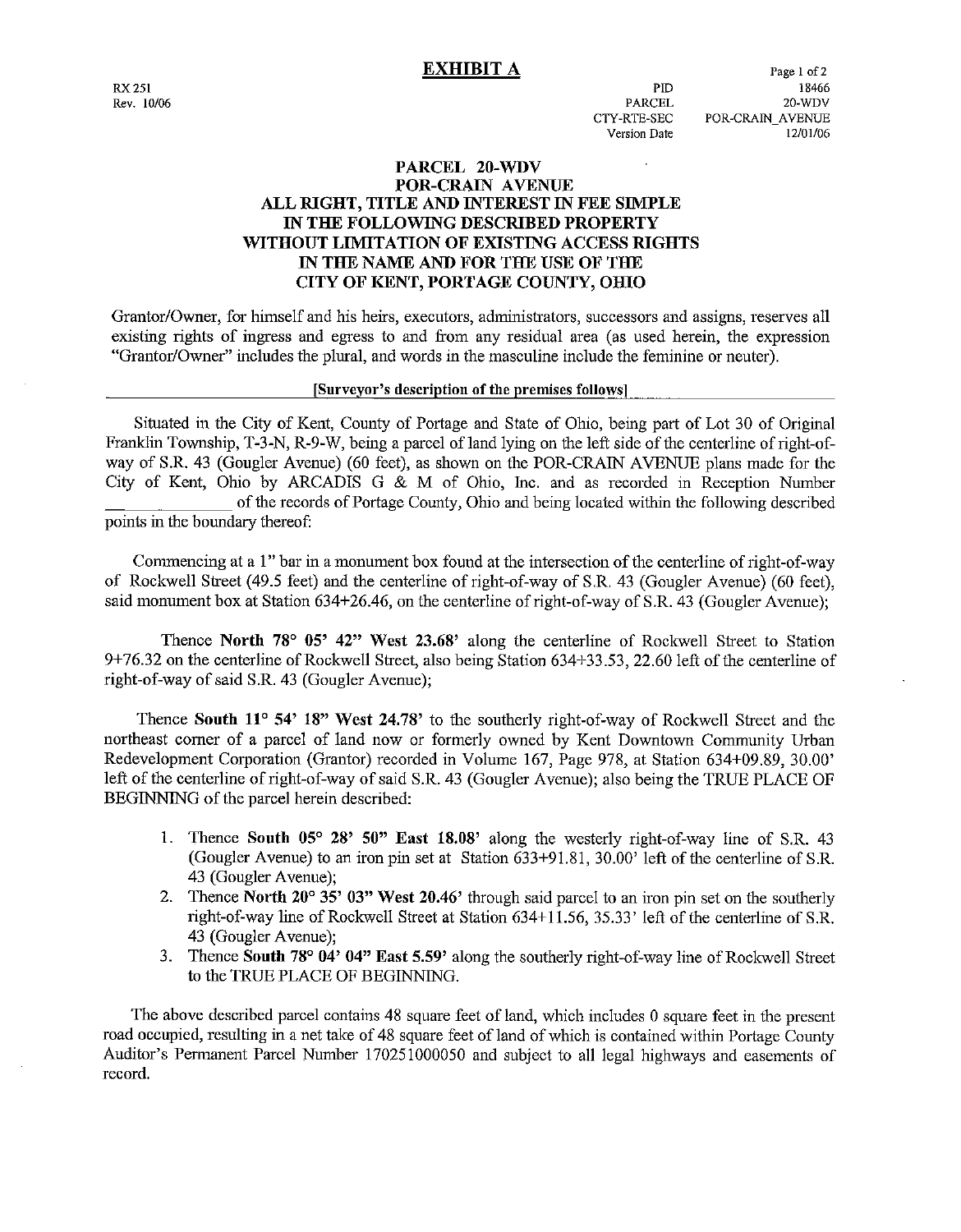**RX 251** Rev. 09/06

This description was prepared by Angela M, Metz, E.I. in December 2006 under the direct supervision of Charles A. Hauber, Registered Surveyor Number 8034 and is based on a field survey performed by Finkbeiner, Pettis & Strout, Inc. (now known as ARCADIS G & M of Ohio, Inc.) in 2004 under the direction and supervision of Michael E. Durbin, Registered Surveyor Number 7528.

Bearings in this description are based on the Ohio Coordinate System, NAD83(86), North Zone.

Grantor claims title by instrument(s) of record in Volume 167, Page 978 of the records of Portage County.

The stations referred to herein are from the centerline of right-of-way of S.R. 43 (Gougler Avenue) and the centerline of right-of-way of Rockwell Street as found on the City of Kent Right-of-Way Plan POR-**CRAIN AVENUE.** 

Iron pins set in the above description are 5/8 inch diameter by 30 inch long rebars with a plastic cap stamped "HAUBER 8034" or a drill hole depending upon the nature of the material that is present at each corner after construction.

Grantor conveys all of the property described above, except they reserve the right of ingress and egress to and from S.R. 43 (Gougler Avenue) and Rockwell Street for himself and his heirs, executors, administrators and assigns.

Grantor, for himself and his heirs, executors, administrators and assigns, reserves the right of ingress and egress to and from any residual area.

This instrument prepared by ARCADIS G & M of Ohio, Inc. for the City of Kent, Ohio.

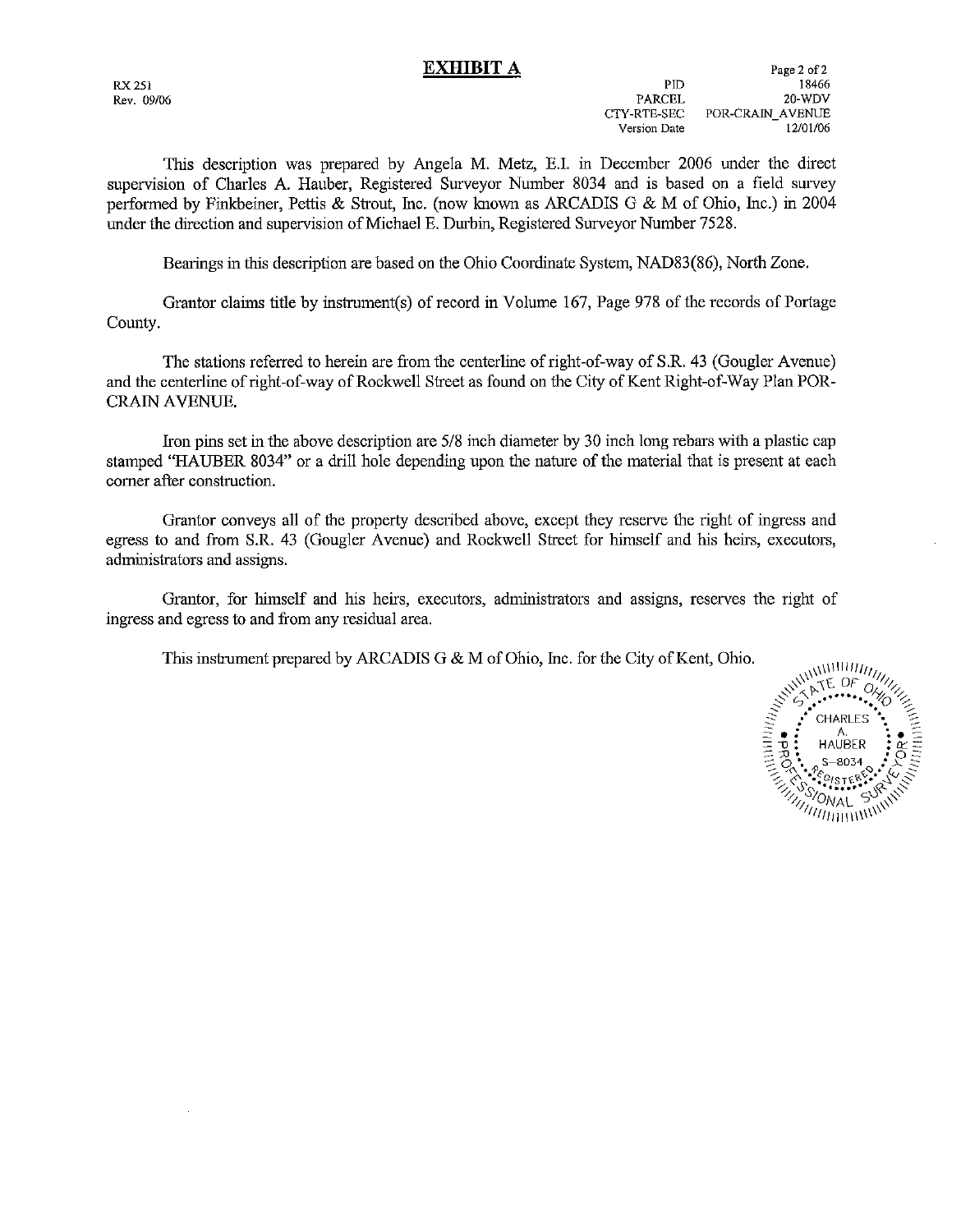## PARCEL 20-T1 **POR-CRAIN AVENUE TEMPORARY EASEMENT FOR THE PURPOSE OF** PERFORMING THE WORK NECESSARY TO RECONSTRUCT DRIVE, PARKING AND TO COMPLETE GRADING **FOR APPROXIMATELY 24 MONTHS FROM DATE OF ENTRY BY THE** STATE OF OHIO, DEPARTMENT OF TRANSPORTATION

### [Surveyor's description of the premises follows]

Situated in the City of Kent, County of Portage and State of Ohio, being part of Lot 30 of Original Franklin Township, T-3-N, R-9-W, being a parcel of land lying on the left side of the centerline of right-ofway of S.R. 43 (Gougler Avenue) (60 feet), as shown on the POR-CRAIN AVENUE plans made for the City of Kent, Ohio by ARCADIS G & M of Ohio, Inc. and as recorded in Reception Number of the records of Portage County, Ohio and being located within the following described points in the boundary thereof:

Commencing at a 1" bar in a monument box found at the intersection of the centerline of right-of-way of Rockwell Street (49.5 feet) and the centerline of right-of-way of S.R. 43 (Gougler Avenue) (60 feet), said monument box at Station 634+26.46 on the centerline of right-of-way of S.R. 43 (Gougler Avenue):

Thence South 05° 28' 50" East 51.98' along the centerline of right-of-way of S.R. 43 (Gougler Avenue) to Station 633+74.48 on the centerline of right-of-way of said S.R. 43 (Gougler Avenue);

Thence South 84° 31' 10" West 30.00" perpendicular from the centerline of right-of-way of S.R. 43 (Gougler Avenue) to the westerly right-of-way of said S.R. 43 (Gougler Avenue), also being the easterly property line of said parcel of land now or formerly owned by Kent Downtown Community Urban Redevelopment Corporation (Grantor) recorded in Volume 167, Page 978, at Station 633+74.48, 30.00' left of the centerline of right-of-way of said S.R. 43 (Gougler Avenue); also being the TRUE PLACE OF BEGINNING of the temporary easement herein described:

- 1. Thence North 77° 39' 13" West 17.01' through said Kent D.C.U.R.C. parcel to Station  $633+79.68$ , 46.19' left of the centerline of S.R. 43 (Gougler Avenue);
- 2. Thence North 18° 51' 19" West 17.16' through said Kent D.C.U.R.C. parcel to Station 633+96.38, 50.16' left of the centerline of S.R. 43 (Gougler Avenue):
- 3. Thence North 77° 51' 20" West 23.61' through said Kent D.C.U.R.C. parcel to the westerly property line of said parcel, also being the easterly right-of-way line of S.R. 43 (N. Mantua Street) (60 feet) to Station 633+92.10, 30.00' right of the centerline of S.R. 43 (N. Mantua Street), also being Station 634+03.53, 72.66' left of the centerline of S.R. 43 (Gougler Avenue);
- 4. Thence North 22° 01' 01" East 19.13' along the westerly property line of said Kent D.C.U.R.C. parcel to the northwest corner of said parcel, also being the intersection of the easterly right of way line of S.R. 43 (N. Mantua Street) (60 feet) and the southerly right of way line of Rockwell St. (49.5 feet) at Station 634+11.23, 30.00' right of the centerline of S.R. 43 (N. Mantua Street), also being at Station 634+20.50, 63.83' left of the centerline of S.R. 43 (Gougler Avenue);
- 5. Thence South 78° 04' 04" East 29.87' along the northerly property line of said Kent D.C.U.R.C. parcel also being the southerly right of way line of said Rockwell St. to an iron pin set at the intersection with the proposed westerly right-of-way line of S.R. 43 (Gougler Avenue) at Station 634+11.56, 35.33' left of the centerline of S.R. 43 (Gougler Avenue);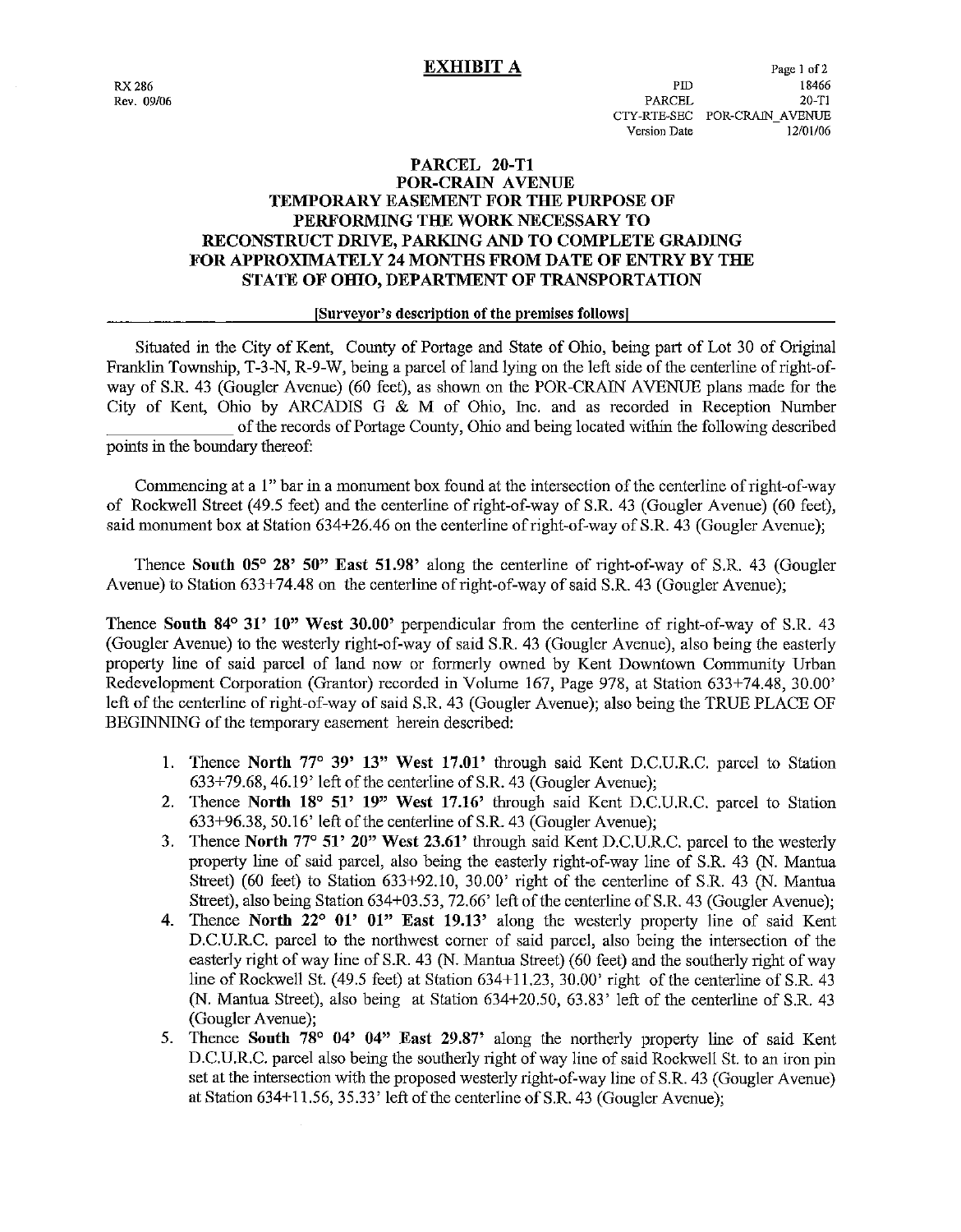**RX 286** Rev. 09/06

- 6. Thence South 20° 35' 03" East 20.46' along the proposed westerly right-of-way line of S.R. 43 (Gougler Avenue) to an iron pin set at the intersection with the existing westerly right-ofway line S.R. 43 (Gougler Avenue) at Station 633+91.81, 30.00' left of the centerline of S.R. 43 (Gougler Avenue):
- 7. Thence South 05° 28' 50" East 17.33' along the existing westerly right-of-way line of S.R. 43 (Gougler Avenue) to the TRUE PLACE OF BEGINNING.

The above described parcel contains 992 square feet of land, which includes 0 square feet in the present road occupied, resulting in a net take of 992 square feet of land of which is contained within Portage County Auditor's Permanent Parcel Number 170251000050 and subject to all legal highways and easements of record.

This description was prepared by Angela M. Metz, E.I. in December 2006 under the direct supervision of Charles A. Hauber, Registered Surveyor Number 8034 and is based on a field survey performed by Finkbeiner, Pettis & Strout, Inc. (now known as ARCADIS G & M of Ohio, Inc.) in 2004 under the direction and supervision of Michael E. Durbin, Registered Surveyor Number 7528.

Bearings in this description are based on the Ohio Coordinate System, NAD83(86). North Zone.

The stations referred to herein are from the centerlines of right-of-way of S.R. 43 (Gougler Avenue) and S.R. 43 (N. Mantua Street) as found on the City of Kent Right-of-Way Plan POR-CRAIN AVENUE.

Iron pins set in the above description are 5/8 inch diameter by 30 inch long rebars with a plastic cap stamped "HAUBER 8034" or a drill hole set depending upon the nature of the material that is present at each corner after construction.

It is understood the area of land above described contains 992 square feet, more or less.

Grantor claims title by instrument(s) of record in Volume 167, Page 978 of the records of Portage County.

This instrument prepared by ARCADIS G & M of Ohio, Inc. for the City of Kent, Ohio.

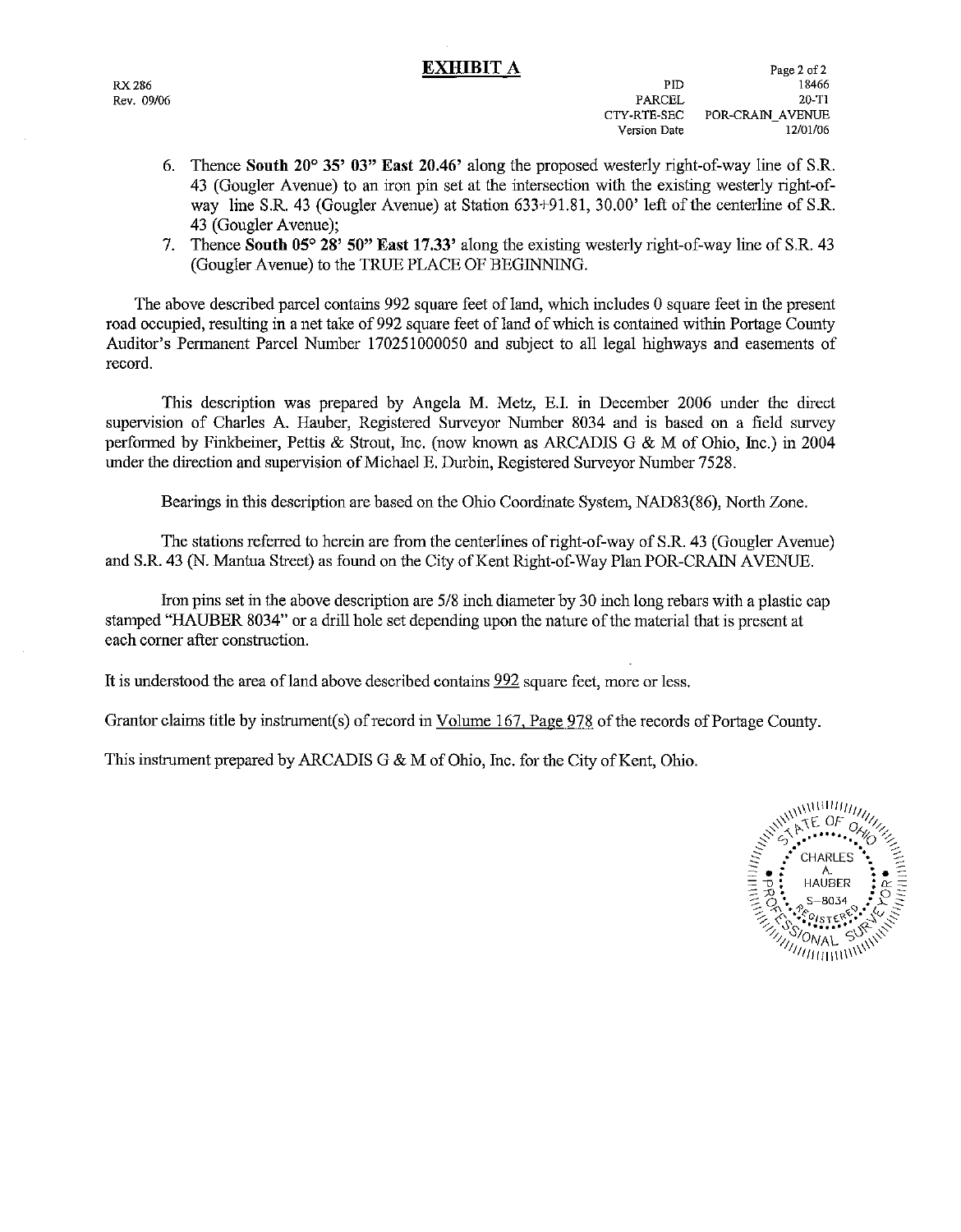## PARCEL 20-T2 POR-CRAIN AVENUE **TEMPORARY EASEMENT FOR THE PURPOSE OF** PERFORMING THE WORK NECESSARY TO **COMPLETE GRADING FOR APPROXIMATELY 24 MONTHS FROM DATE OF ENTRY BY THE** STATE OF OHIO, DEPARTMENT OF TRANSPORTATION

### [Surveyor's description of the premises follows]

Situated in the City of Kent, County of Portage and State of Ohio, being part of Lot 25 of Original Franklin Township, T-3-N, R-9-W, being a parcel of land lying on the left side of the centerline of right-ofway of S.R. 43 (Gougler Avenue) (60 feet), as shown on the POR-CRAIN AVENUE plans made for the City of Kent, Ohio by ARCADIS G & M of Ohio, Inc. and as recorded in Reception Number of the records of Portage County, Ohio and being located within the following described points in the boundary thereof:

Commencing at a 1" bar in a monument box found at the intersection of the centerline of right-of-way of Rockwell Street (49.5 feet) and the centerline of right-of-way of S.R. 43 (Gougler Avenue) (60 feet). said monument box at Station 634+26.46 on the centerline of right-of-way of S.R. 43 (Gougler Ayenue);

Thence South 05° 28' 50" East 60.66' along the centerline of right-of-way of S.R. 43 (Gougler Avenue) to 633+65.79 on the centerline of right-of-way of said S.R. 43 (Gougler Avenue);

Thence South 84° 31' 10" West 30.00' perpendicular from the centerline of right-of-way of S.R. 43 (Gougler Avenue) to the westerly right-of-way of said S.R. 43 (Gougler Avenue), also being the easterly property line of said parcel of land now or formerly owned by Kent Downtown Community Urban Redevelopment Corporation (Grantor) recorded in Volume 167, Page 978, at Station 633+65.79, 30.00' left of the centerline of right-of-way of said S.R. 43 (Gougler Avenue); also being the TRUE PLACE OF BEGINNING of the temporary easement herein described:

- 1. Thence South 05° 28' 50" East 8.79' along the westerly right-of-way line of S.R. 43 (Gougler Avenue) to Station 633+57.00, 30.00' left of the centerline of S.R. 43 (Gougler Avenue);
- 2. Thence South 84° 31' 10" West 3.06' through said Kent D.C.U.R.C. parcel to Station 633+57.00, 30.06' left of the centerline of S.R. 43 (Gougler Avenue):
- Thence North 13° 41' 17" East 9.31' through said Kent D.C.U.R.C. parcel to the TRUE  $3.$ PLACE OF BEGINNING.

The above described parcel contains 13 square feet of land, which includes 0 square feet in the present road occupied, resulting in a net take of 13 square feet of land of which is contained within Portage County Auditor's Permanent Parcel Number 170251000050 and subject to all legal highways and easements of record.

This description was prepared by Angela M. Metz, E.I. in December 2006 under the direct supervision of Charles A. Hauber, Registered Surveyor Number 8034 and is based on a field survey performed by Finkbeiner, Pettis & Strout, Inc. (now known as ARCADIS G & M of Ohio, Inc.) in 2004 under the direction and supervision of Michael E. Durbin, Registered Surveyor Number 7528.

Bearings in this description are based on the Ohio Coordinate System, NAD83(86), North Zone.